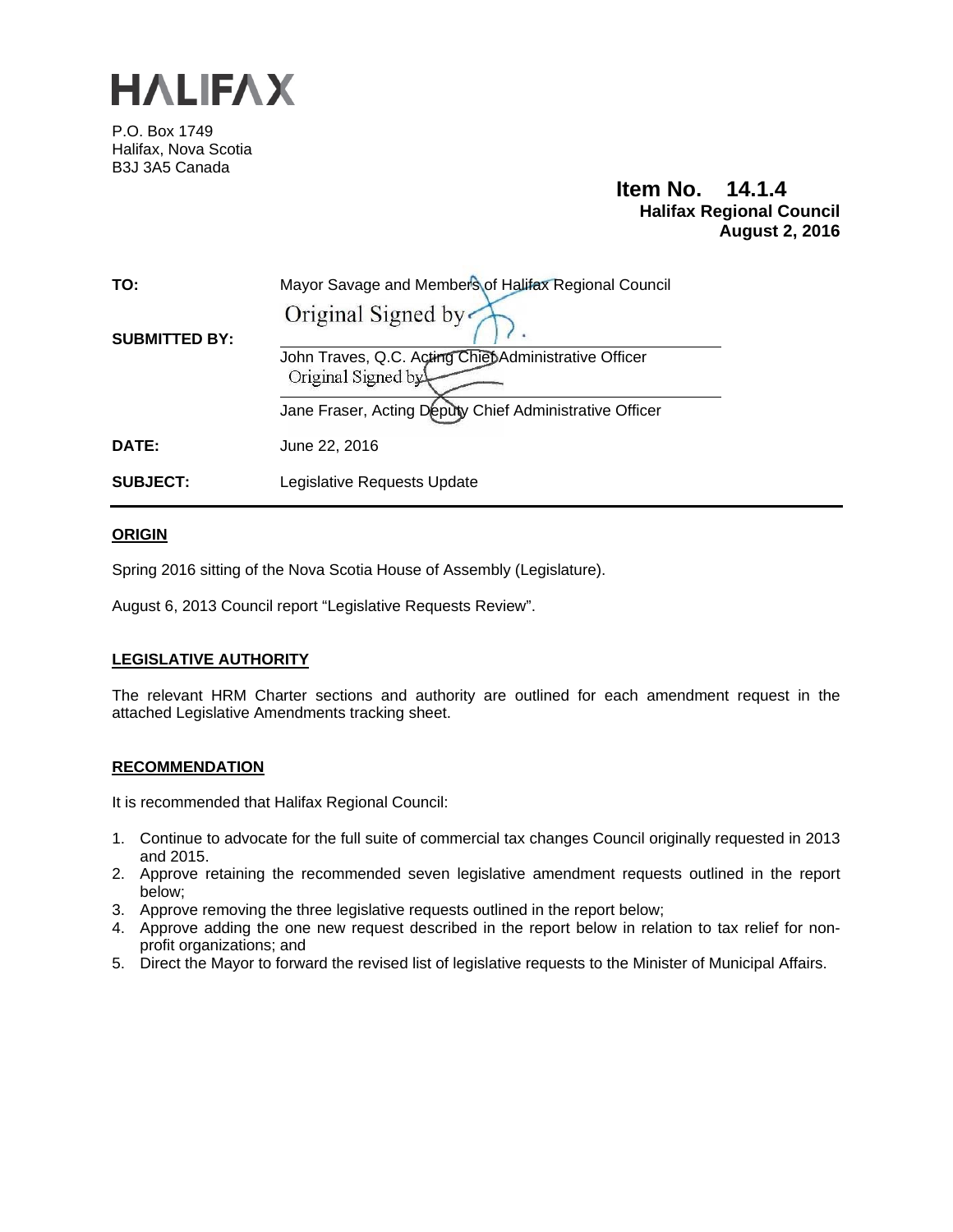#### **BACKGROUND**

The Legislature closed its spring sitting on May 20, 2016. During the spring session four pieces of legislation passed that pertain to HRM:

- $\bullet$  Bill 152 Municipal seal on debentures
- Bill 154 Campaign Financing Reform
- Bill 176 Otter Lake Landfill Act
- Bill 177 Commercial Tax Assessment

Impacts of these legislative changes are discussed below.

HRM currently has eleven legislative requests with the Province for consideration, some of which date back to 2007 and 2008. The last review of legislation requests took place almost 3 years ago, and the 2013 Council-approved report suggested that reviews of outstanding amendments should continue at regular intervals in the future. Another review at this stage is timely in order to determine the relevance of existing requests and express greater political support for those that are kept.

#### **DISCUSSION**

#### Spring 2016 Legislative Changes

Bill 152 removes the requirement for a municipal debenture to be sealed with the municipal seal. This change was made to both the Municipal Government Act (MGA) and the HRM Charter, at the request of the Municipal Finance Corporation. It is an administrative efficiency intended to modernize government processes and decrease the time it takes to issue a debenture.

Bill 154 gives Halifax Regional Council the authority to enact by-laws with respect to campaign financing for elections to the Council. This was a request of Council's dating from September 2015. It allows Council to make by-laws respecting contributions and expenses for the election campaigns of candidates for Mayor and Councillors, including election campaign spending limits, maximum contribution amounts, disclosure requirements, eligibility to contribute and dates for making contributions. On April 26, 2016 Halifax Regional Council directed staff to initiate a process to consult the public. These consultations will be done in advance of the drafting of the by-law for consideration by Council.

Bill 176 on Otter Lake limits the landfill to 9 cells, and stipulates that none of the cells in the Landfill may exceed 113 metres in height above sea level except as approved by the Department of Environment (an exception is available for cell 6, which may be 119 metres above sea level for a maximum of one year). Council discussed the impacts of this Bill at a special meeting on May 18, 2016 and approved a motion to send a letter to the Minister addressing he lack of formal consultation with the main stakeholder (HRM); a need to identify the financial implications; and a history of consultation relative to solid waste that was not honored by the process for Bill 176.

Bill 177 provides additional flexibility for municipalities in regards to commercial taxation. Bill 177 authorizes municipal councils to make a by-law that would phase-in based on a formula, over a period of up to 10 years, an increase to the taxable assessed value of certain commercial or contaminated properties located in a commercial development district that is serviced by water and wastewater. For clarity, this Bill does not provide Council's 2013 and 2015 motions for changes to commercial tax assessment.

A detailed analysis of Bill 177 is contained in Appendix I: Bill 177 Briefing Note. A broad application of the tool in Bill 177, to most or all commercial properties, could be administratively arduous. It is recommended that HRM continue to advocate for the full suite of changes Council requested in 2013 and 2015.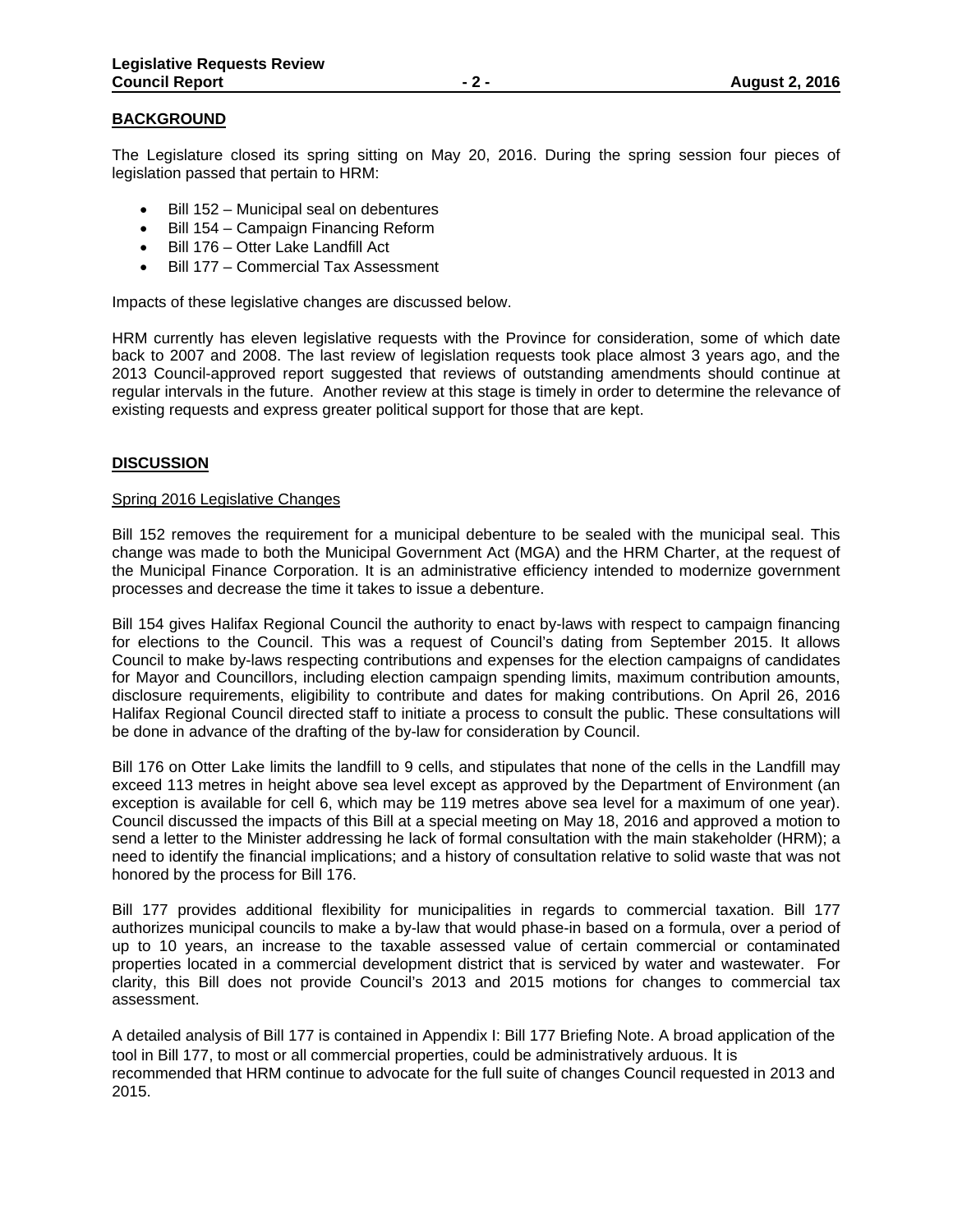#### Review of Outstanding Legislative Requests

As noted above, HRM currently has eleven outstanding legislative requests, some of which date back to 2007 and 2008. The last review of legislation requests took place almost 3 years ago. HRM staff has reviewed the list of requested amendments and recommend removing three. Below is a summary of each outstanding request, and the staff recommendation on retaining or removing the request.

There are three amendments staff are recommending be **removed**:

| <b>Request</b>                            | <b>Amendment Details</b>                                                                                                                                                                                                                                 | <b>Discussion</b>                                                                                                                                                                                                                                                                                                                                                                                         |
|-------------------------------------------|----------------------------------------------------------------------------------------------------------------------------------------------------------------------------------------------------------------------------------------------------------|-----------------------------------------------------------------------------------------------------------------------------------------------------------------------------------------------------------------------------------------------------------------------------------------------------------------------------------------------------------------------------------------------------------|
| Notice<br>of<br>Claims (2007)             | Add a 21 day limitation<br>period in the Charter for<br>transit and snow and ice<br>claims to allow gathering<br>and preservation of the<br>necessary evidence.                                                                                          | This request was made to resolve an issue with HRM's<br>ability to collect evidence that is transitory and/or<br>impacted by weather. Since this request was made<br>HRM has changed operations which help address the<br>issue, including GPS tracking and video cameras on<br>buses. These changes have mitigated the need for<br>legislative change.                                                   |
| Fine Collections<br>(2008)                | Enhance HRM's ability to<br>collect fines by amending<br>the Charter to make fines<br>imposed by a Provincial<br>Court first liens against real<br>property and collectable in<br>the same manner as taxes.                                              | This request was made to increase HRM's ability to<br>collect outstanding fines by collecting them in the same<br>manner as taxes. Since this request was made Service<br>Nova Scotia has taken over fine collection on behalf of<br>municipalities, which appears to have improved HRM's<br>collection rate. If issues remain the Province is open to<br>discussing changes to their collection program. |
| Charges<br>for<br>Future<br>Use<br>(2008) | Clarify the HRM Charter so<br>that Council has the ability<br>to impose charges against<br>persons who will benefit, in<br>the future, from a service.<br>Charges for future use<br>accommodate development<br>far into the future (e.g., 20<br>years+). | Given that HRM now has broader authority to impose<br>Capital Cost Contributions, this request is no longer<br>relevant.                                                                                                                                                                                                                                                                                  |

Staff recommend **retaining** the following seven amendment requests:

| <b>Request</b>  | <b>Amendment Details</b>      | <b>Discussion</b>                                         |
|-----------------|-------------------------------|-----------------------------------------------------------|
| Heritage        | Requesting sunset clause      | HRM has followed up on this request many times since      |
| Property<br>Act | of 90<br>days for impact      | 2008 with no action taken. In 2015 the Province           |
| (2008)          | errors have<br>clerical<br>on | undertook an extensive review of the Heritage Property    |
|                 | heritage registration         | Act and did not include this amendment. HRM               |
|                 |                               | discussed the HPA changes with the Province several       |
|                 |                               | times; however this request was not included in the       |
|                 |                               | final version passed by the Legislature.                  |
|                 |                               |                                                           |
|                 |                               | HRM Heritage staff advise this is a pressing issue        |
|                 |                               | which could potentially affect many registered heritage   |
|                 |                               | properties. It is recommended that this be raised as a    |
|                 |                               | priority issue with NS Municipal Affairs<br>and           |
|                 |                               | Communities Culture & Heritage.                           |
| Commercial      | 2013: Request to work with    | The change to calculating commercial tax assessment       |
| Tax             | Service Nova Scotia and       | would increase predictability in annual commercial tax    |
| Assessment      | Property Valuation<br>the     | bills by evening out increases.                           |
| (2013)          | Corporation<br>Services       |                                                           |
|                 | (PVSC) to<br>change the       | HRM also is asking for increased flexibility in setting   |
|                 | commercial tax assessment     | tax rates, so it could pursue policies that support small |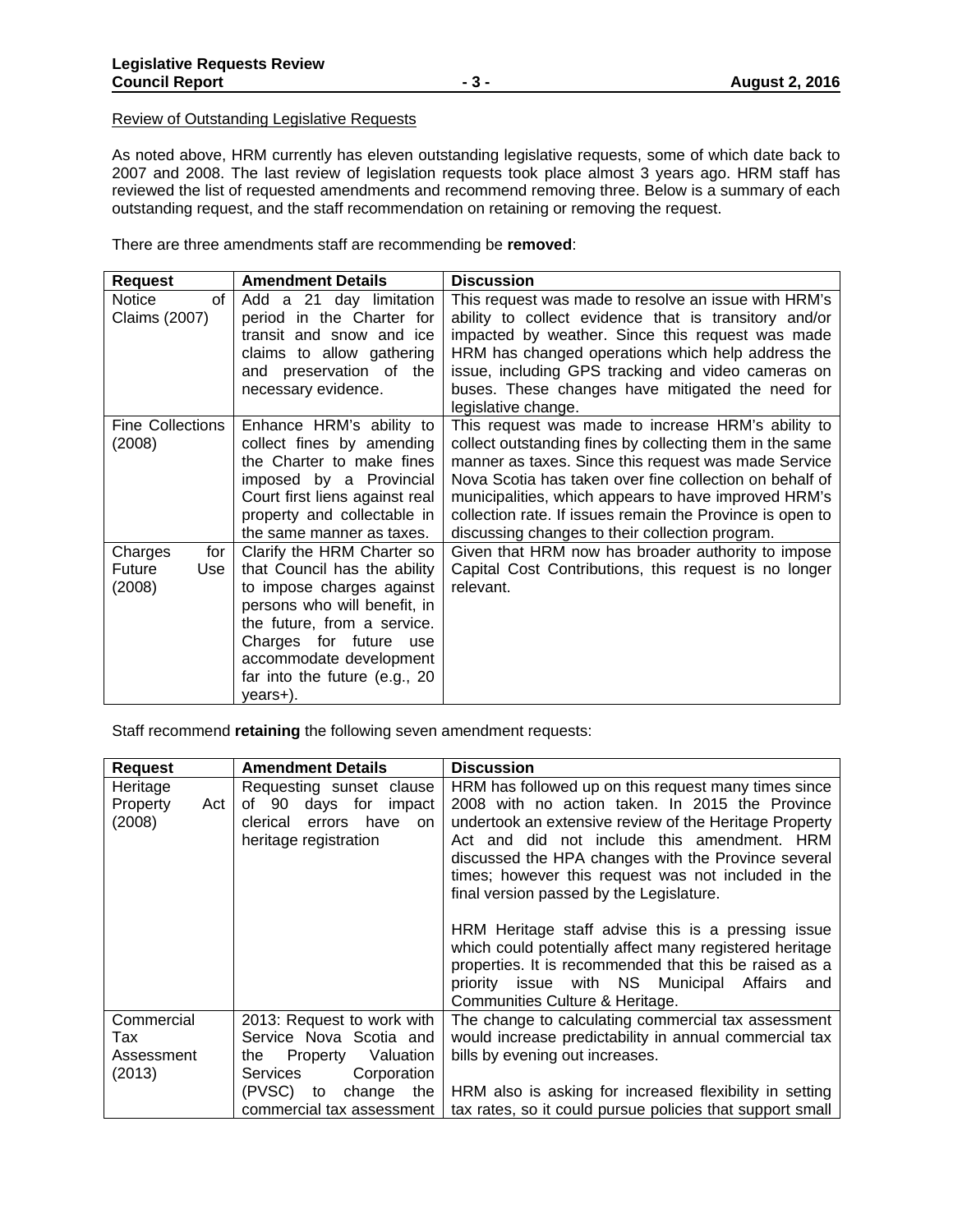| Commercial<br>Tax<br>Assessment<br>(2015)<br>and<br>Greater<br>Taxation<br><b>Powers</b> | so it is based on 3 past<br>years of assessment rather<br>than one year.<br>2015: Reiterated the 2013<br>request that the annual<br>valuation is averaged over<br>a three year period, or<br>that the<br>proposed<br>full<br>assessment roll is updated<br>every 3-4 years.<br>Additionally,<br>request<br>amendments to the HRM<br>Charter that would provide<br>Council<br>with<br>greater<br>legislative<br>flexibility<br>in.<br>selecting<br>property<br>tax<br>bases and setting tax rates<br>for both residential and<br>commercial properties. | business, business in certain locations, etc.<br>Bill 177 does not address Council's requests. In May<br>2016, HRM staff presented at Law Amendments,<br>encouraging the Province to consider the Municipality's<br>2013 and 2015 requested changes. The Municipal<br>Government Act Review currently underway is also<br>studying changes to commercial tax assessment which<br>may support Council's request. |
|------------------------------------------------------------------------------------------|--------------------------------------------------------------------------------------------------------------------------------------------------------------------------------------------------------------------------------------------------------------------------------------------------------------------------------------------------------------------------------------------------------------------------------------------------------------------------------------------------------------------------------------------------------|-----------------------------------------------------------------------------------------------------------------------------------------------------------------------------------------------------------------------------------------------------------------------------------------------------------------------------------------------------------------------------------------------------------------|
| Permanent<br>Resident<br>Municipal<br>Voting<br><b>Rights</b><br>(2014)                  | Include<br>permanent<br>residents<br>qualified<br>as<br>electors to vote in municipal<br>and school board elections<br>in the HRM Charter and the<br>Elections Act.                                                                                                                                                                                                                                                                                                                                                                                    | The Minister asked whether Council's request included<br>the right to nominate candidates and run in elections.<br>In November 2015 Council reaffirmed its request as<br>solely concerning voting rights and resubmitted the<br>legislative request.                                                                                                                                                            |
| Halifax<br>Water<br>Governance<br>(2015)                                                 | Make<br>Halifax<br>Regional<br>Municipality<br>sole<br>the<br>shareholder of HRWC with<br>authority to appoint the<br>Board of Directors, manage<br>capital stock, and approve<br>& direct the long-term<br>strategic plan.                                                                                                                                                                                                                                                                                                                            | changes would<br>clarify Halifax<br>These<br>Regional<br>Council's relationship as Halifax Water's majority<br>shareholder, thereby increasing accountability to<br>ratepayers. It also allows HRM and HW to align the<br>Regional Plan and service boundaries going forward.                                                                                                                                   |
| Motor<br>Vehicle<br>Act (2015)                                                           | Request for Province to<br>consider<br>increasing<br>non-<br>crosswalk violations.                                                                                                                                                                                                                                                                                                                                                                                                                                                                     | In December 2015 the Province made changes to the<br>MVA<br>which<br>increased<br>monetary<br>penalties<br>for<br>monetary penalties for   pedestrians but was silent on the issue of non-<br>monetary penalties. There appears to be broad public<br>support for alternatives to fines for pedestrians, so<br>further discussions may advance some of the<br>proposed non-monetary penalties.                  |
| Mount Hermon<br>Cemetery<br>(2015)                                                       | Request outlined in<br>the<br>December 8, 2015,<br>in-<br>Council<br>camera<br>report,<br>regarding the leasing of<br>space in existing facilities<br>on the Dartmouth Common.                                                                                                                                                                                                                                                                                                                                                                         |                                                                                                                                                                                                                                                                                                                                                                                                                 |
| Barrington<br>South Heritage<br>District-<br>Potential<br>Development<br>Suspension      | Request amendments to<br>the Heritage Property Act<br>and Heritage Conservation<br>Districts regulations,<br>allowing Council to adopt a<br>by-law that would suspend                                                                                                                                                                                                                                                                                                                                                                                  | The purpose is to enable Council to adopt a temporary<br>by-law which identifies and restricts inappropriate<br>development activity while a decision to establish a<br>Heritage Conservation District is made.<br>Under this provision, another bylaw could not be                                                                                                                                             |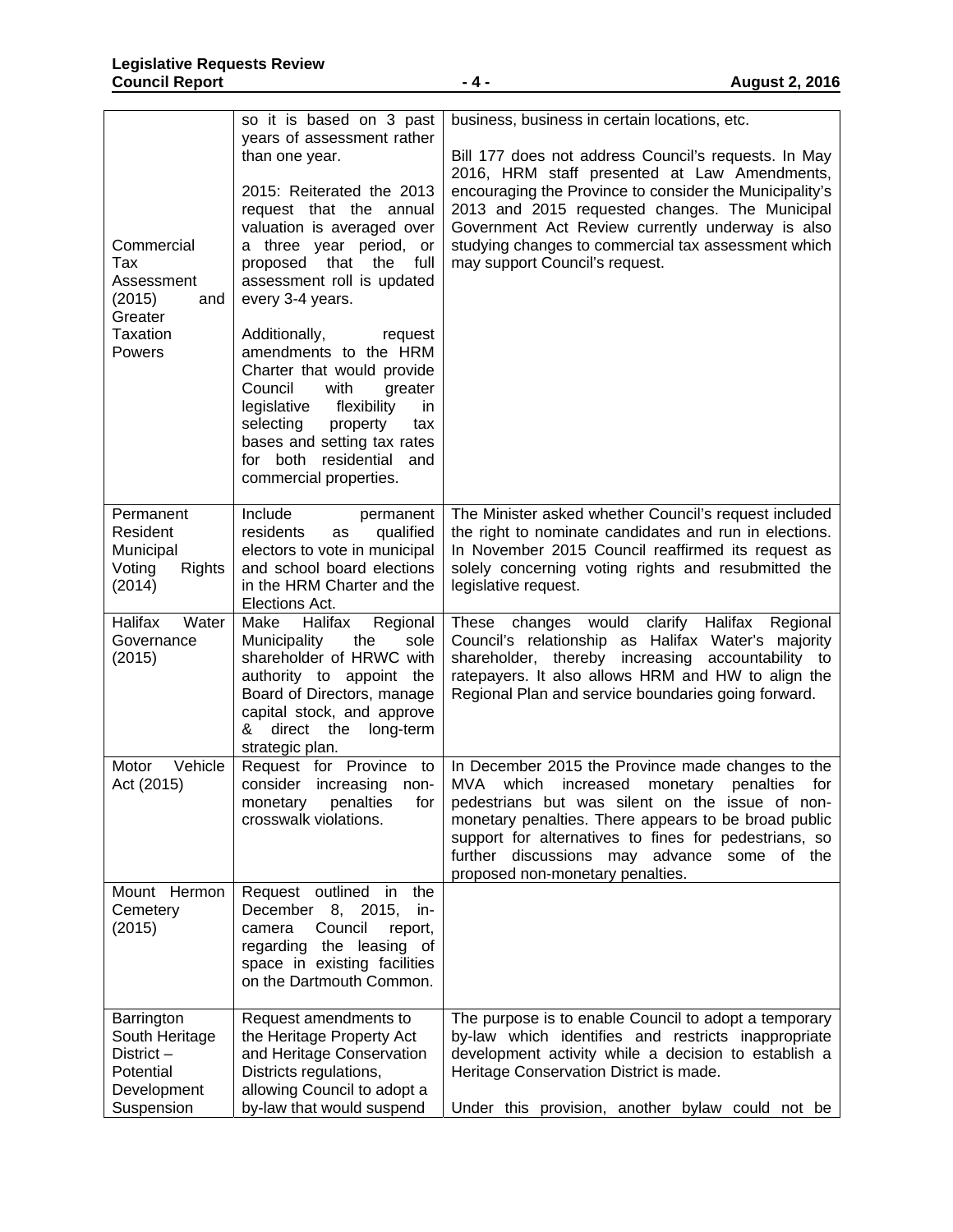| (2016) | specific types of<br>development, for a period<br>not exceeding one year,<br>within the boundaries of an<br>area that council has<br>identified as part of a<br>background study to<br>establish a Heritage | established for three years, in an area which was<br>previously subject to such a by-law.<br>On May 24, 2016, Council requested a staff report<br>considering amendments to the HRM Charter which<br>would enable Council to implement an Interim<br>Development Control for an area. This is similar to the |
|--------|-------------------------------------------------------------------------------------------------------------------------------------------------------------------------------------------------------------|--------------------------------------------------------------------------------------------------------------------------------------------------------------------------------------------------------------------------------------------------------------------------------------------------------------|
|        | <b>Conservation District.</b>                                                                                                                                                                               | development suspension request under the HPA so<br>this issue remains a high priority for Council.                                                                                                                                                                                                           |

In addition to the above noted existing requests, staff are currently preparing reports on two issues that relate to additional potential legislative changes. These are: requesting enabling legislation in the HRM Charter to allow the municipality to implement interim development controls (May 24, 2016 motion of Council) and considering implications of changes to the Motor Vehicle Act to allow traffic control persons' to direct the movement of traffic for special events (May 24, 2016 motion of Council). Pending Council direction stemming from these reports, additional legislative requests may be added to the list above.

Finally, as described in a March 7, 2016 Information Report to the Grants Committee, there are currently a number of challenges with providing property tax relief to non-profits. Specifically, for a non-profit organization, Council can only provide a reduction to the residential tax rate, unless it is a charity and/or the services provided might otherwise be a responsibility of the Council. Accordingly, without legislative amendments by the Province, HRM may be forced to increase taxes on a wide range of non-profits. The Grants Committee has also considered new approaches to tax relief that are less onerous for non-profits. However, these and other approaches are constrained by currently limitations in the Charter.

Staff continue to work with the province on a broader review of the Halifax Regional Municipality Charter as directed by Council in 2014. This involves examining a wide range of legislative and financial tools and changes that would more broadly empower HRM. Staff are preparing a separate report for Council on this project.

## **FINANCIAL IMPLICATIONS**

None at this time.

## **RISK CONSIDERATION**

There is a low risk associated with the non-profit tax rate issue raised in this report. As noted above, if amendments to the Charter are not made that specifically enable Council to provide a reduced tax rate to non-profits, there remains a risk that HRM might be forced to raise taxes on a number of non-profit organizations. HRM has worked to address this risk by considering new approaches to non-profit tax relief; however a Charter amendment would clarify HRM's powers and provide greater transparency.

#### **COMMUNITY ENGAGEMENT**

No community engagement was undertaken in relation to this report.

## **ENVIRONMENTAL IMPLICATIONS**

N/A

## **ALTERNATIVES**

Council could retain some or all of the three requests being recommended for removal. This is not recommended as the three requests recommended for removal are eight and nine years old, and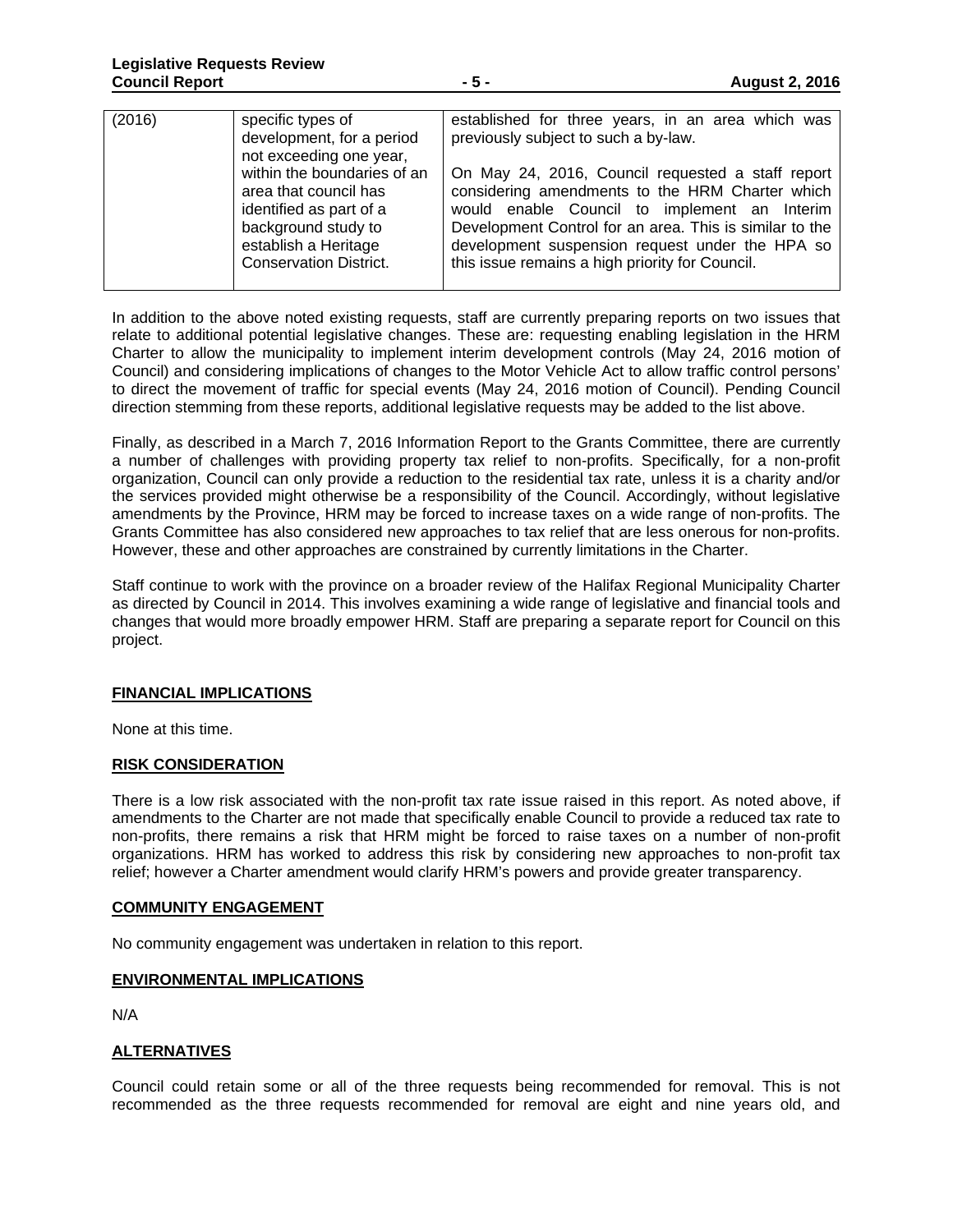rationales for most of them are no longer current.

#### **ATTACHMENTS**

Appendix I: Bill 177 Briefing Note.

A copy of this report can be obtained online at http://www.halifax.ca/council/agendasc/cagenda.php then choose the appropriate meeting date, or by contacting the Office of the Municipal Clerk at 902.490.4210, or Fax 902.490.4208. Report Prepared by: Anne Totten, Intergovernmental Affairs Advisor, (902) 490-5623 Report Approved by: Maggie MacDonald, Managing Director, Government Relations & External Affairs,<br>(902) 490-1742<br>And Literature of Literature and Literature of Literature and Literature of Literature and Literature and Literature and Literatu (902) 490-1742 Report Approved by: Martin Ward, A/Director, Legal Services & Risk Management, (902) 490-6532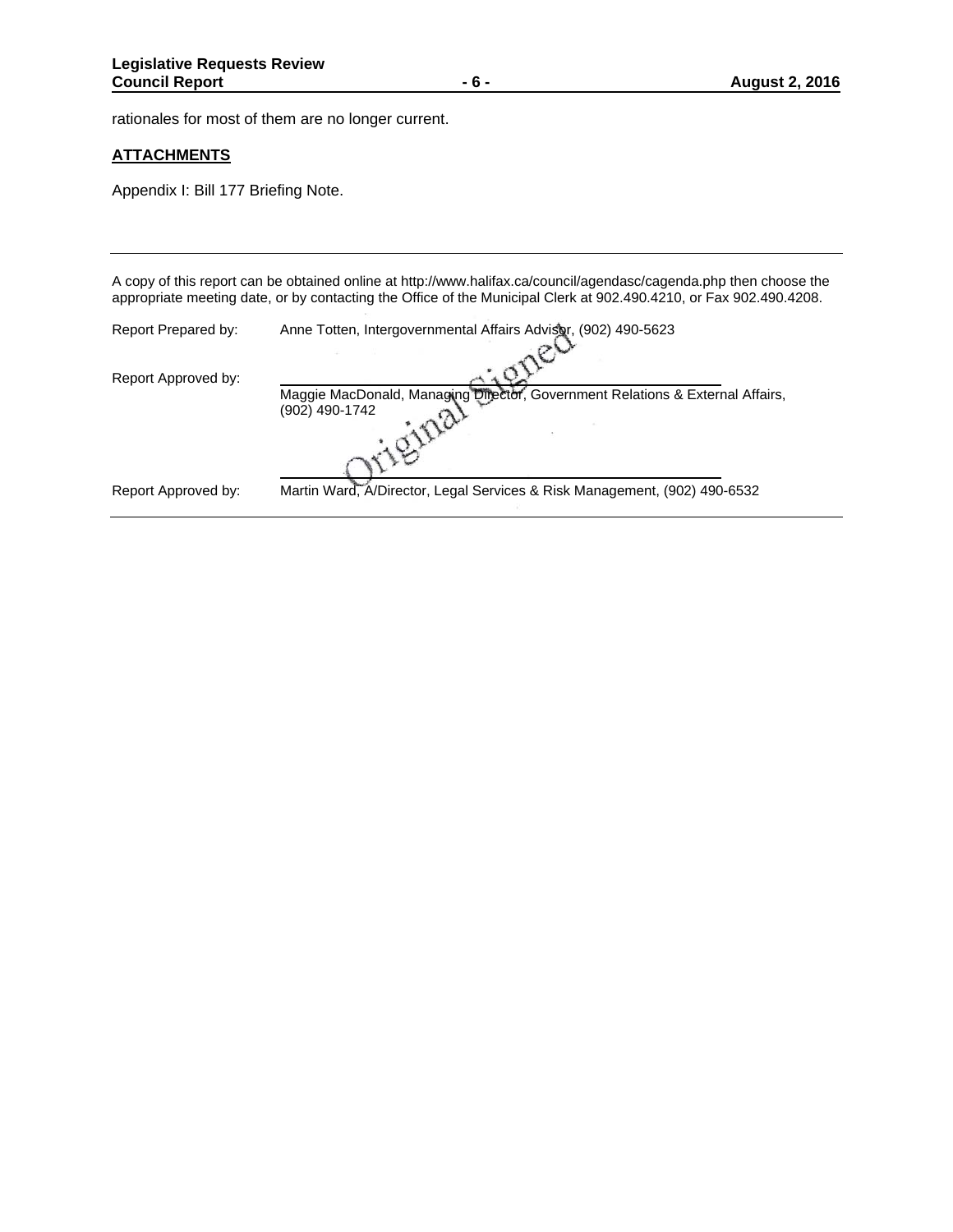# **Bill 177 - Briefing Note (July 5, 2016)**

# **Purpose**

The purpose of this note is to provide information on bill 177, an act to amend the *Municipal Government Act*, and the *Halifax Regional Municipality Charter* to authorize municipal councils to make a by-law to phase-in, over a period of up to 10 years, an increase to the taxable assessed value of certain commercial or contaminated properties located in a commercial development district.

# **Origin**

Bill 177 was introduced in the spring 2016 sitting of the Nova Scotia legislature, was given second and third reading and Royal Assent at the close of the session on May 20, 2016, and is now in effect.

# **Background**

As described by the province, Bill 177 amended the *Municipal Government Act* and the *Halifax Regional Municipal Charter* to:

- a) authorize municipal councils to make a by-law providing for the phasing-in, over a period of up to 10 years, of an increase to the taxable assessed value of certain commercial or contaminated properties located in a commercial development district established by the by-law and further providing for the cancellation, reduction or refund of taxes paid as a result of the phasing-in; and
- b) allow a municipal planning strategy to include statements of policy respecting the eligibility criteria for the establishment of a commercial development district.

# **Discussion**

# **New legislation**

In general, broader, less prescriptive municipal powers give a wider range of tools to Council to meet its priorities and objectives. The new changes provide some enabling tools for municipalities. These changes allow a municipality to phase-in tax increases for a commercial area (called a commercial development district) that is part of a municipal planning strategy.

Under the legislation, municipalities may establish, in by-law, a commercial development district. The district:

- must be in accordance with a municipal planning strategy, and
- must be established in an area serviced by wastewater facilities and a water system.

The by-law, which be approved by the Minister, may authorize a tax refund through a formula that:

- would be applied to any increase in taxable assessed value in a year, against a base year,
- limits the refund to not more than half of what the tax increase would have been otherwise.
- is limited to 10 years.

# **Halifax Regional Council's Current Taxation Request**

Halifax Regional Council has been dealing with broader questions around tax stability and predictability, especially as relates to small business.

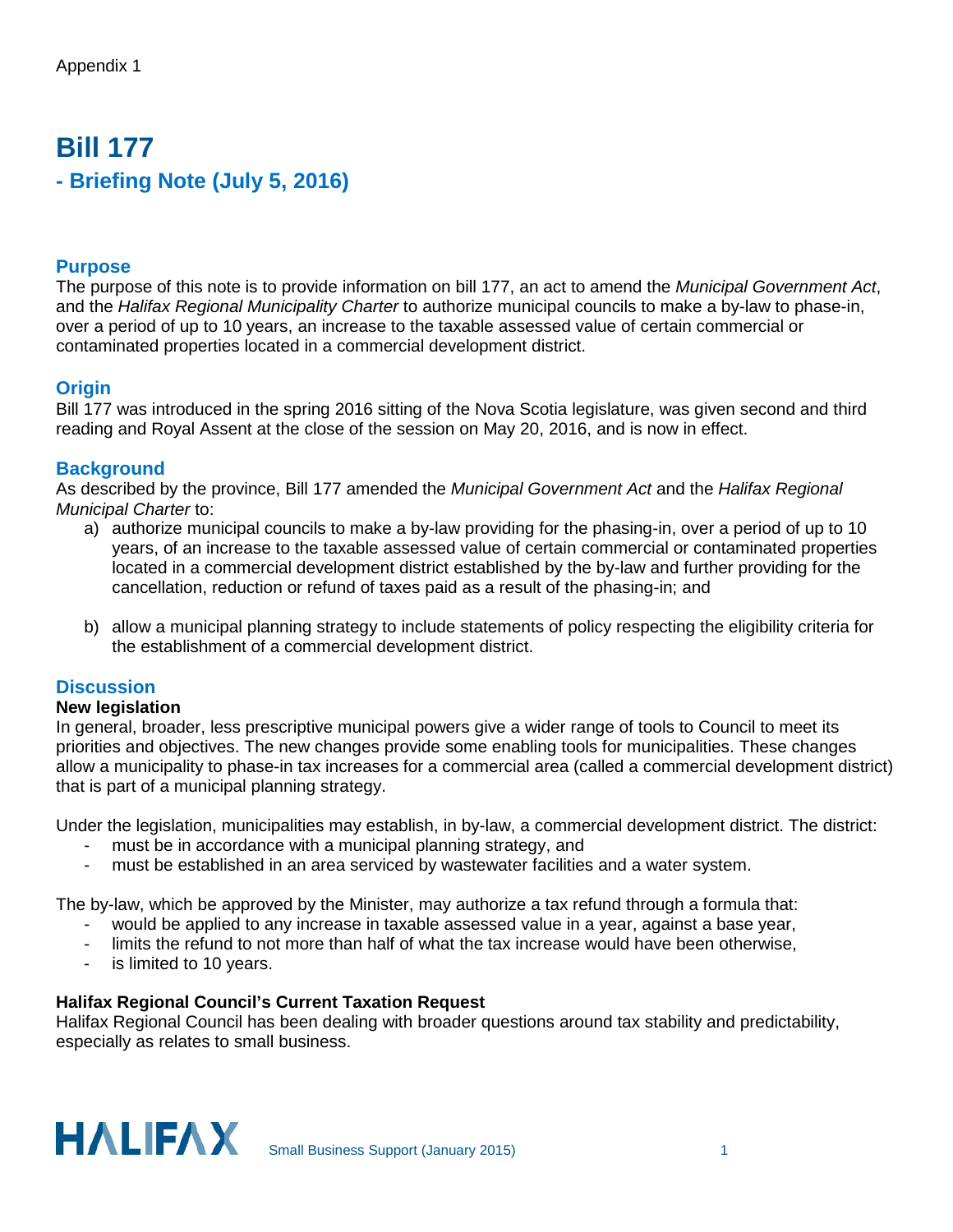# Appendix 1

On November 10, 2015, Halifax Regional Council approved a motion to director the Mayor to write the Minister of Municipal Affairs to:

1. Request that the Provincial Government, in order to increase predictability for taxpayers, consider making changes to the legislation governing the assessment process so that:

- a) The annual valuation is averaged over a three year period or,
- b) The full assessment roll is updated every three to four years, as is the current policy in Saskatchewan and Ontario.

2. And to request amendments to the Halifax Regional Municipality Charter that would provide Council with greater legislative authority in setting taxes and charges respecting the general tax rate and area rates for both residential and commercial properties including

- a) The authority for Council to determine and set rates and charges that are different for:
	- i. Different areas of the Municipality
	- ii. Different categories and size of businesses, and
	- iii. Different classes of building and size of structures, and
- b) The authority for Council to determine and set:
	- i. A rate or charge for frontage on a street
	- ii. A uniform charge or amount of tax that is payable per property or per dwelling unit
	- iii. A maximum and minimum charge or amount of tax that is payable, and
	- iv. A surtax or graduated rates.

The changes introduced through Bill 177, specifically, phasing in of assessment increases, are not designed to meet Council's legislative request. It could partially meet the intent of assessment averaging for defined districts, however it does not allow for phasing of decreases or use outside of the serviced area. Regardless, a broad application of the tool, to most or all commercial properties, could be administratively arduous. Administering such a program over multiple years may become quite complex. The municipality would be providing partial rebates for assessment increases at the same time that business owners may be appealing their current and past assessment increases. As the program may be adjusted or renewed in subsequent years, there could be multiple adjustments in current and past tax bills due to program changes, appeals and upcoming assessment increases or decreases.

The new legislative changes do not allow for different categories or sizes of businesses, different classes of building and size of structures or tiered rates. Providing incentives through an assessment phase-in as described in the proposed legislation is also administratively complex and does not provide flexibility that other means, such as determining various rates and changes, would have.

# **Stakeholder Reaction**

Reaction to the newly introduced changes has been mixed. Halifax's Business Improvement Districts presented at law amendments asking for the legislature to consider the full suite of Halifax Regional Council's taxation request to the province which they see as more broadly enabling of changes that would benefit their members.

USNM wrote a letter to the Chair of law amendments recognizing the increased authority and flexibility provided by the changes and also bringing forward a number of concerns that had been raised about the legislative changes including that there was potential for destructive, competitive practices to occur using the tools provided by this legislation, as well as concerns about the competitive disadvantage the legislation may create for areas where areas identified for commercial or industrial development are not already serviced by water and sewer. The UNSM encourages the province to undertake its own review, to ensure the province is being well served by the tool. The UNSM Board recognizes the value of the tool and would be willing to work with the province to ensure it is appropriately applied and to monitor its impact.